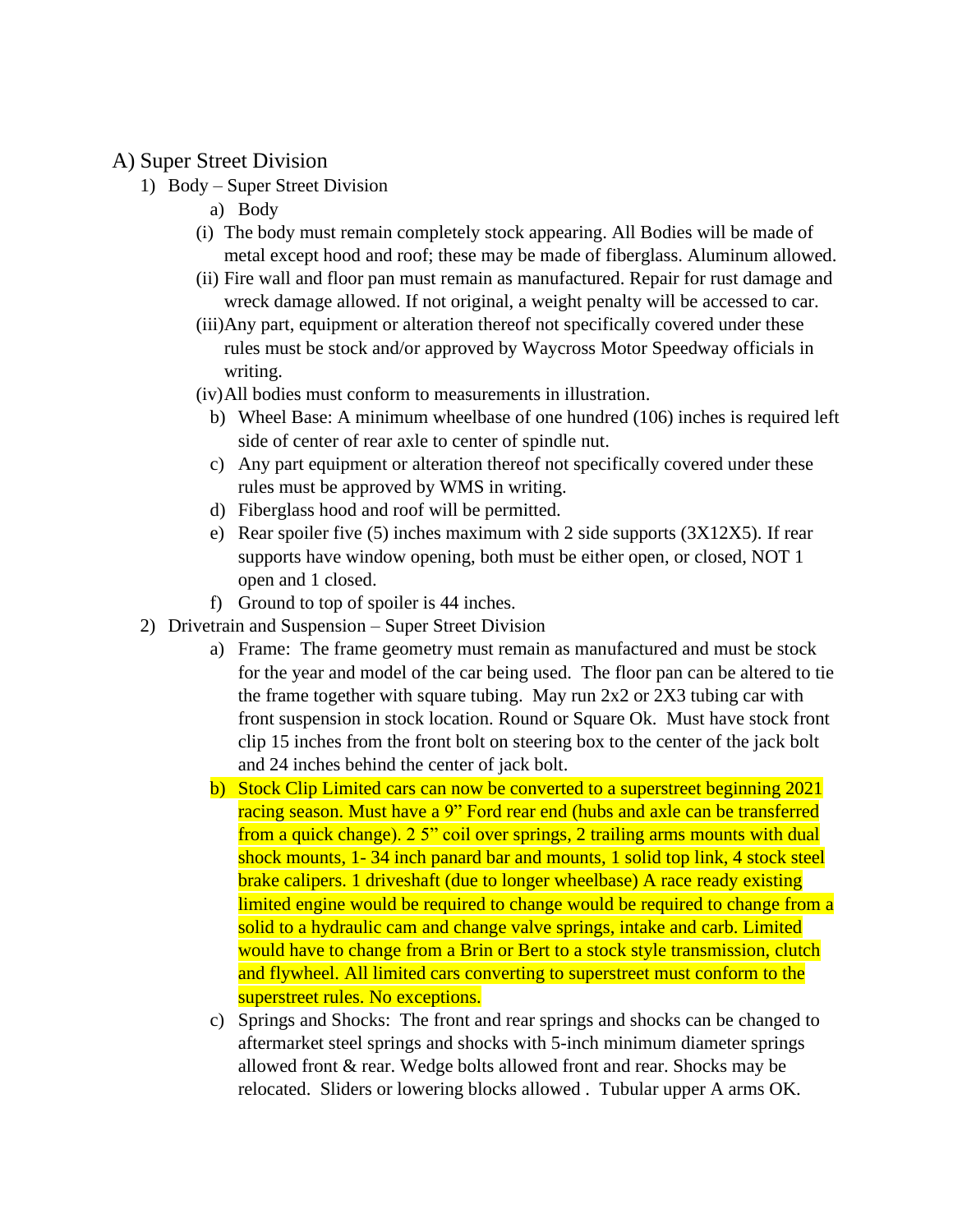Tubular spindles and wide 5 hubs allowed stock type brake calipers (cast iron) Single Piston caliper. Coil overs eliminators allowed on rear only. The steel bodied, symmetries (same size/diameter). Non-adjustable shocks only. No schrader valve shocks. No piercing valves. Fill screws must be drilled and not removable at the track. Shocks valving or gas pressures may not be adjustable at the track. Shock claim: \$200 per shock. Car claiming shock must finish in the top 3 and on the lead lap. The first driver with written request and money in hand can claim shock. Refusal to allow shocks to be claimed or confiscated will result in driver losing all money.

- d) Sway bar: Stock type sway bars with or without adjusters will be permitted on the front or rear of the cars. Panhard bars are permitted. Minimum length 34". Must be mounted left frame to right axle tube or right frame to left axle tube (adjustable) behind the rear end. No front mounted J-bars allowed. Lower Trailing Arms 24" maximum 15" minim top link bar 24" maximum no spring or biscuit bar no shock of any kind.
- e) Transmissions: The transmission must be stock type, no after-market. Automatic transmissions must have a stock type torque converter. Automatic transmissions are allowed to have transmission fluid cooler. The cooler cannot be located in the driver's compartment. The gearshift mechanism must be within easy reach of the driver with seat belts securely fastened. Minimum weight of empty torque converter and flex plate is 25 pounds. 3-4 speed must have working reverse.
- f) Can run Bert or Brinn style transmission or triple disk clutch with a weight penalty- Must weigh 3150lbs
- g) Rear End: No quick-change rear end is permitted. Nine (9) inch Ford rear ends are permitted in any make or model of car. Any model passenger car or light truck rear end is allowed. The rear end can be locked. Any rear ratio is permitted. Floaters allowed. No floating birdcages allowed.
- h) Engine Setback: Engine setback is one (1) inch from center of top ball joint to center of #1 plug no tolerance.
- i) Rack and pinion steering is not permitted.
- j) Steering Quickeners are allowed
- k) Fuel Cell may be dropped no lower than the center of rear end housing.
- 3) Engine Super Street Division
	- a) The engine must be production stock with no modifications or highperformance parts as maybe specifically set forth in these rules. Maximum engine size is as follows with maximum over-bore of 4.060 Chevrolet 350 cubic inches. Ford 351 cubic inches, Chrysler 360 cubic inches. The minimum piston to deck clearance is zero (0) Non-modified 602 crate engines are allowed.
	- b) Cams and Lifters: Any hydraulic cam. Anti-pump up lifers is allowed. Lifters must be of stock diameter for engine used. No roller lifters.
	- c) Heads: Cast iron heads are required. No angle plug or high performance. A minimum of sixty-seven (67) cc size combustion chamber. Intake runners must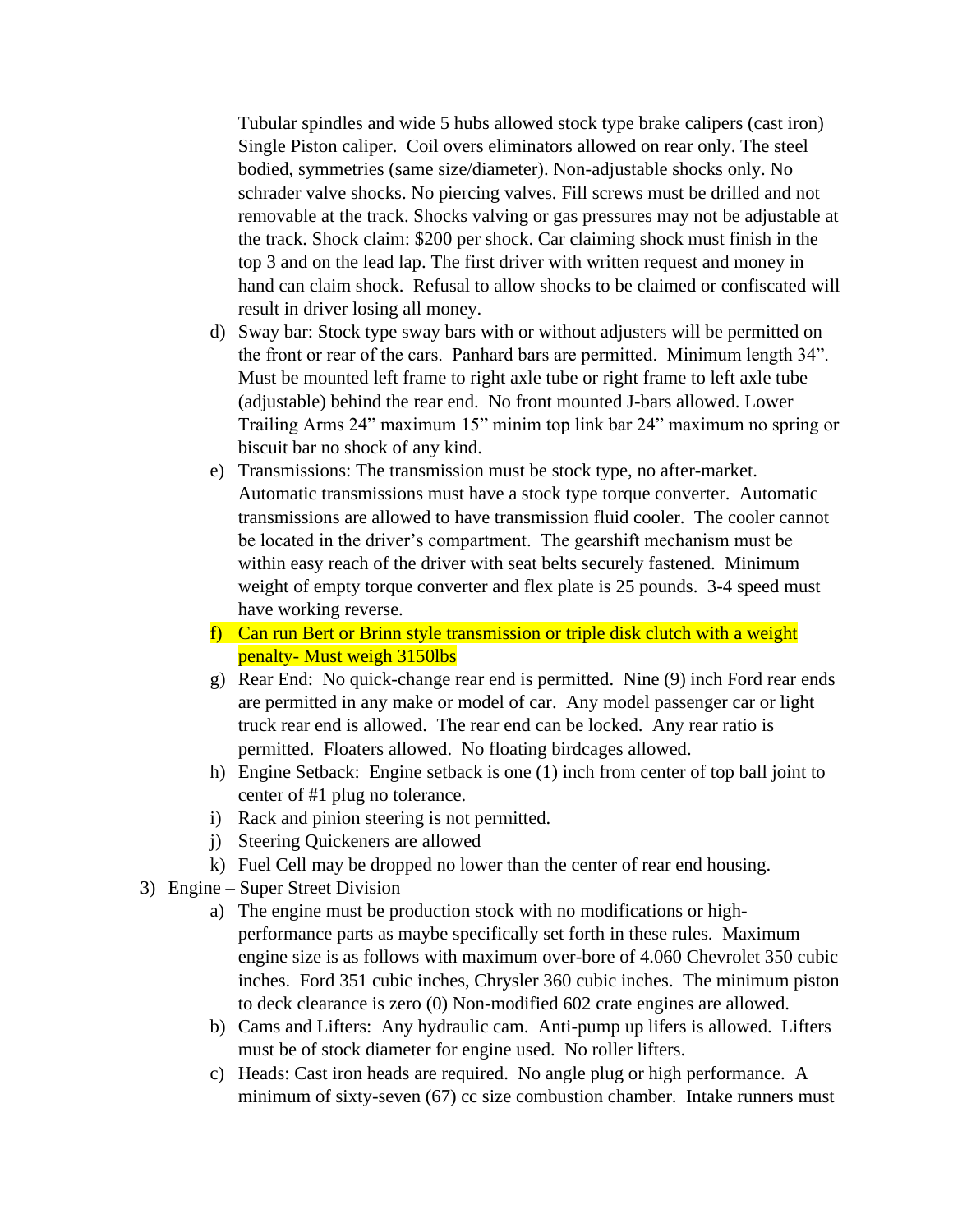not exceed 180cc's. No gasket matching, grinding, porting, acid dipping or any other modifications to the heads are permitted except that screw-in rocker arms studs, and guide plates can be installed. Poly locks and any length push rods are optional. Stock rocker or roller rockers with stud girdle permitted. Up to 1.52 ratio. Long slot ok. 1.265 diameter springs, may be used. No center bolt valve cover heads. No Vortec Heads except on 602 crate motors.

- d) No titanium vales (any steel valve). Maximum intake valve size of 1.94 and maximum exhaust valve size of 1.50 . Minimum 4.900 length of valve (Valve Job) Three (3) angles permitted. Bottom cut may not exceed one (1) inch. Top cut no more than .150 oil shredders optional. Any steel retainers.
- e) Clutches and Flywheel: No aluminum flywheels are allowed. The minimum weight of the flywheel is fourteen (14) pounds. Clutches must be stock type and operable. Hydraulic clutches are allowed. A steel or aluminum bell housing or track approved scatter shield must be used with standard transmissions.
- f) Pistons and Rods: Cast or forged two (2) or four (4) valve relief ok, Piston, pin and rod must weigh 1194 grams. Piston and rod will be weighed together with rings, caps, bearings and bolts no exceptions. Weighed as an assembly as it comes out of the car. Rods must be stock length for engine being used. Rod can be balanced. Any rod bolts and nuts. Polishing, stress relieving and floating pins are optional.
- g) Header: Any headers are allowed.
- h) Timing Chain: Any timing chain is allowed. Gear Drives are not permitted. Offset keys and eccentric is optional, Thrust Buttons permitted.
- i) Distributor and Coil: H.E.I. ignition system can be used to replace point type system. The distributor and coil must remain stock, aftermarket modules permitted. Advance mechanism optional. Stock type ignition allowed.
- j) Starter: Must be operable.
- k) Intake Manifold: A stock carbureted O.E.M. cast iron intake manifold is required. Cast iron Bowtie intakes are allowed. There can be a spacer and/or adapter with the height of the combination not to exceed one (1.125) inch from the top of the intake manifold to the bottom of the carburetor. No gasket match or grinding of intake manifold. Aluminum spec intake Chevy EDL7101, Chevy Summit 226014, Ford EDL 7181, Ford Summit 226036, Dodge EDL 7176, Dodge Summit 22604.
- l) Carburetor: The REQUIRED carburetor is six hundred (600) C.F.M. or five hundred (500) C.F.M. two (2) barrel, Holley carburetor; Part number 01850, 04412, or 80457. The choke horn and list number must remain intact. Removal of the choke butterfly and choke assembly is permitted. No polishing or other modifications except changing jets will be permitted. Rear jet plates with center hung floated bowls permitted. Dual lines are ok. Quadra jet must be OEM factory stock except for the following options: Removal of choke plates, shaft, and choke mechanism. Side load or front load OK. Carburetor must pass Waycross Motor Speedway No Go Gauges.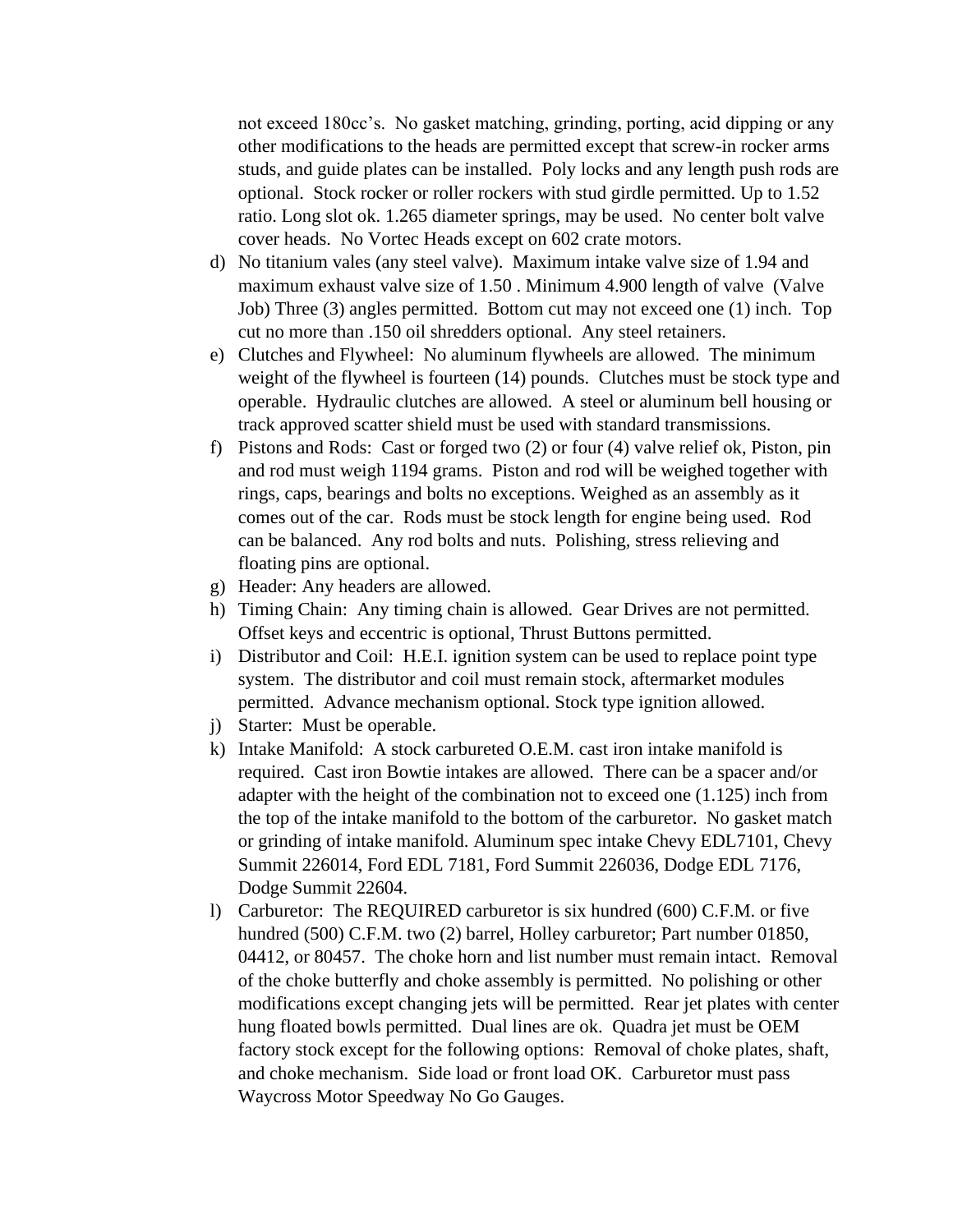- m) Crankshaft: Must be stock stroke for year model of engine, plus .010 tolerances for engine used. Only cast iron or steel crankshafts permitted Cranks can be balanced. Minimum weight 48 pounds. Crankshaft will be weighed with timing gear and pilot bushing. No knife edging of counterweight.
- 4) Weight Super Street Division
	- a) The required weight is a minimum of twenty-nine hundred (2900) pounds including tolerance with the car and the driver on the track scales with stock fire wall and floor pan side to side. Anything other than original, weight limit is (3000) pounds. AFTER THE RACE!!!
	- b) Needmore Superstreet must follow Needmore track rules for Superstreet class without exceptions. Must bring current Needmore rulebook. No heads below 62cc.
- 5) Tires and Wheels
	- a) Tires: Hoosier: D21, D55, Crate 21, 1350
	- b) No treating of tires. May Groove
	- c) Wheels: 10" steel wheel or 12" aluminum with adapters. Bead lock ok.
- 6) Other
	- a) No Limited or Late Model type noses. Stock appearing nose only.
	- b) Street stock will be allowed to run with superstreet but must be 100% by Crate Racin USA rules.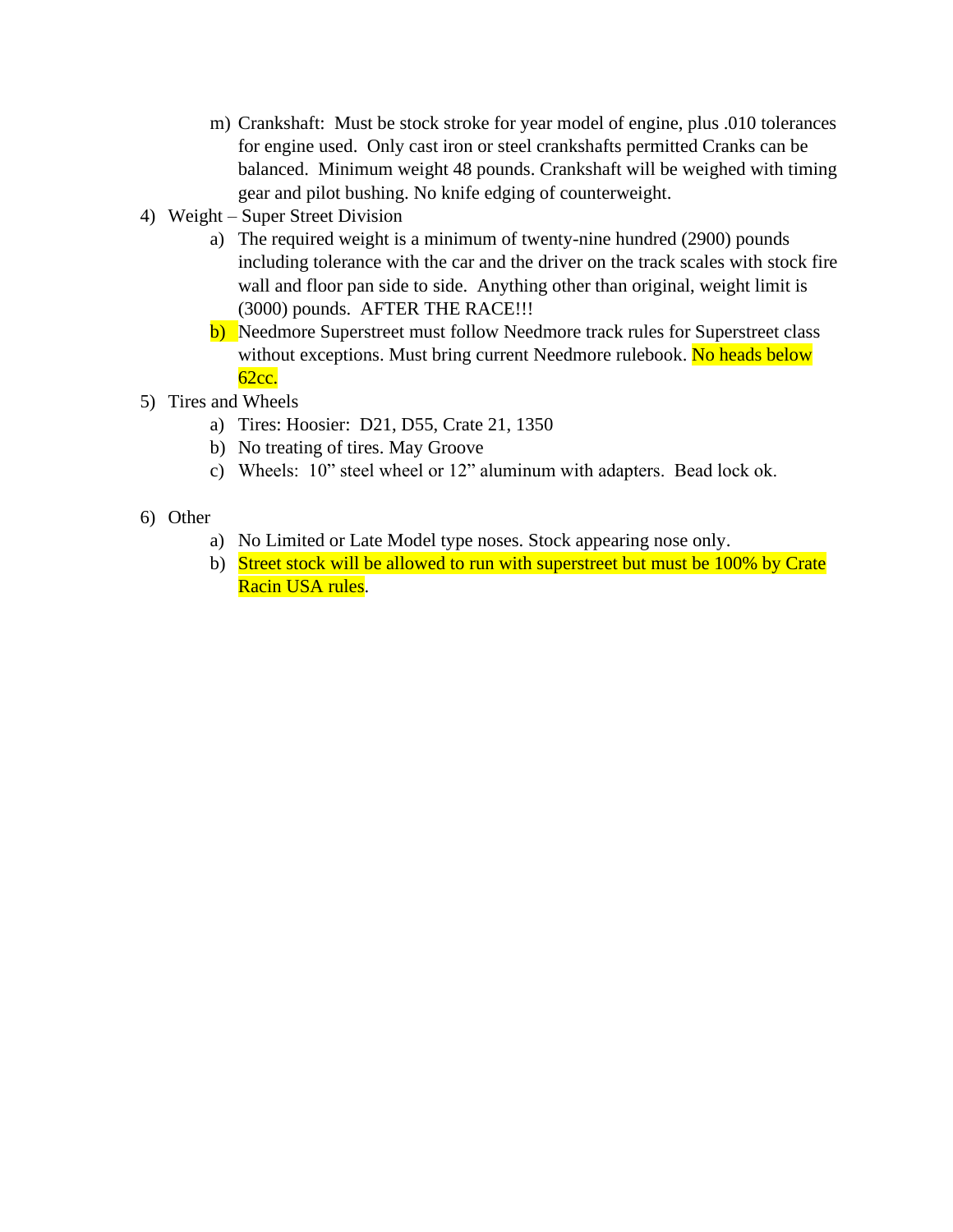